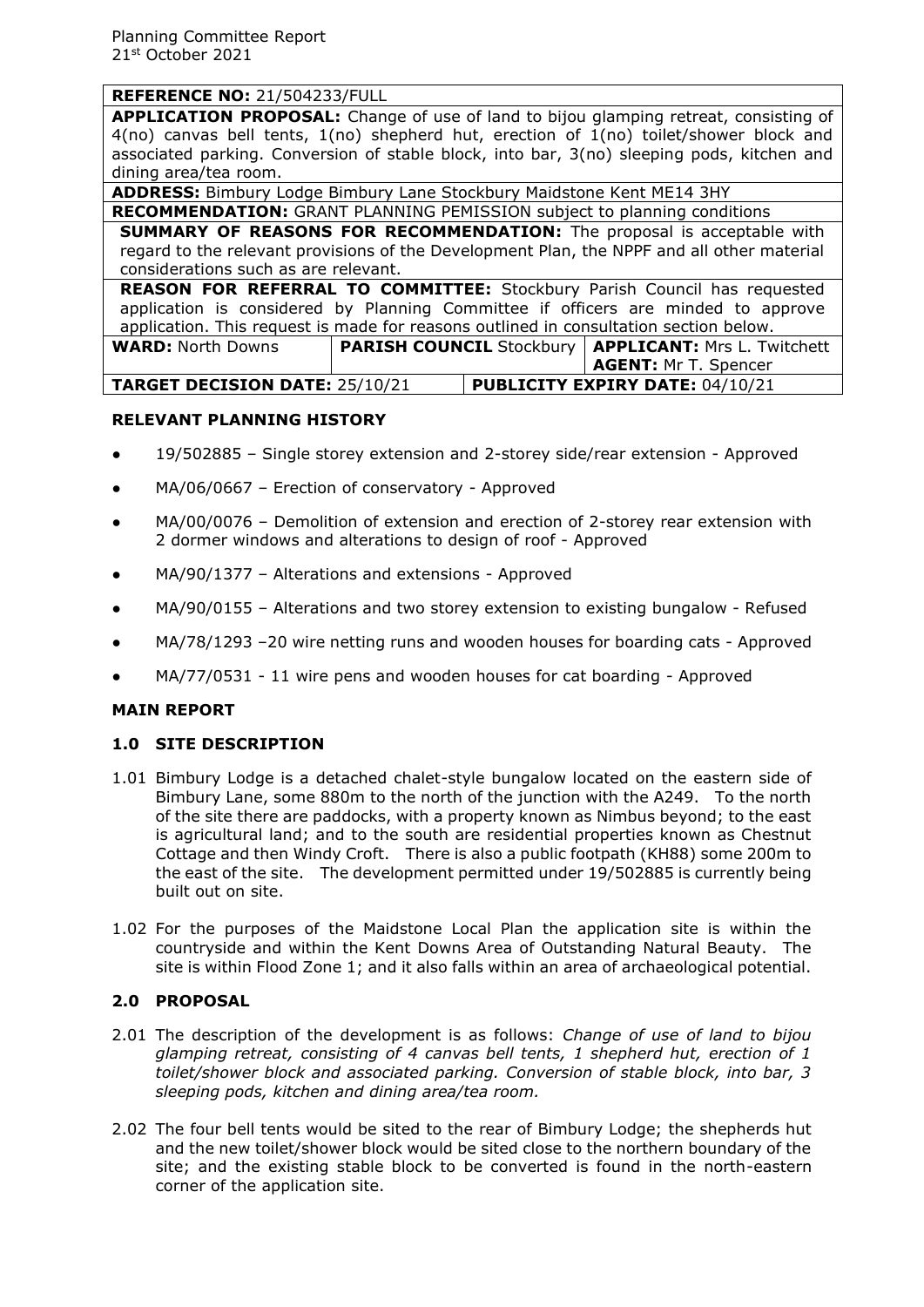- 2.03 The new toilet/shower block would measure some  $4.2m$  by  $3.5m$   $(14.7m^2)$ ; with its pitched roof design it would stand some 3.6m in height; and it would be clad in timber weatherboarding with a tiled roof. The shepherds hut would stand some 3.1m in height and would also be clad in timber weatherboarding; and the submission shows the bell tents to be some 3m tall. There would be some alterations to the fenestration detail of the existing stable block; and it would be converted to provide a kitchen, bar and seating area only for those staying at Bimbury Lodge; and there would also be some sleeping accommodation.
- 2.04 The bell tents would be used between April and October, with the shepherd hut and sleeping pods being available all year round. Access to the glamping site would be from the existing access to Bimbury Lane; and there would be the provision of five car parking spaces on the site (leaving two spaces for Bimbury Lodge). To clarify, Bimbury Lodge would remain as a residential property.
- 2.05 The applicant has also confirmed that they will not be applying for an alcohol or music licence; the bar area is not to serve alcohol, but instead be a coffee and soft drinks bar. There will not be a restaurant on the site; and the tea room will be used to offer a country afternoon tea experience to our Glampers as part of their stay.

## **3.0 POLICY AND OTHER CONSIDERATIONS**

- 2017 Local Plan: SS1, SP17, SP21, DM1, DM3, DM6, DM8, DM23, DM30, DM37, DM38
- Landscape Character Assessment (2013) & Supplement (2012)
- Landscape Capacity Study: Sensitivity Assessment (2015)
- National Planning Policy Framework (2021) & National Planning Practice Guidance
- Kent Downs AONB Management Plan (2014-19): SD1; SD2; SD8; SD9; VC6
- Kent Downs AONB Design Handbook
- **Natural England Standing Advice**

#### **Maidstone Local Plan**

- 3.01 The submission is subject to the normal constraints of development in the countryside under the Maidstone Local Plan. Local Plan policy SP17 states that new development in the countryside will not be permitted unless it accords with other policies in the Local Plan, and would not result in harm to the character and appearance of the area or residential amenity. Local Plan policy DM30 states (inter alia) that new development should maintain, or where possible, enhance local distinctiveness; and ensure that associated traffic levels are acceptable. Local Plan policy DM1 also states that new development should respect the amenities of occupiers of neighbouring properties; it should protect and enhance biodiversity; and avoid inappropriate development within areas at risk from flooding.
- 3.02 The application site is within the AONB and the statutory duty of the local planning authority requires any development to have regard for the purpose of conserving and enhancing the natural beauty of this nationally important designation. Local Plan policy SP17 requires that: *Great weight should be given to the conservation and enhancement of the AONB.* Furthermore, Local Plan policy SS1 seeks to support small scale employment opportunities in appropriate locations to support the rural economy; and Local Plan policy DM37 supports the expansion of existing businesses in the rural area provided certain criteria are met.

## **Landscape Character Assessment**

3.03 The Maidstone Landscape Character Assessment (2012 amended 2013) identifies the application site as falling within the Bredhurst and Stockbury Downs Landscape Character Area (Area 1). The landscape guidelines for both areas are to *'RESTORE & CONSERVE'*. The Council's Landscape Capacity Study: Sensitivity Assessment (Jan 2015) states that the Bredhurst and Stockbury Downs is partly situated within the Kent Downs AONB, a nationally important designation which offers a high level of development constraint.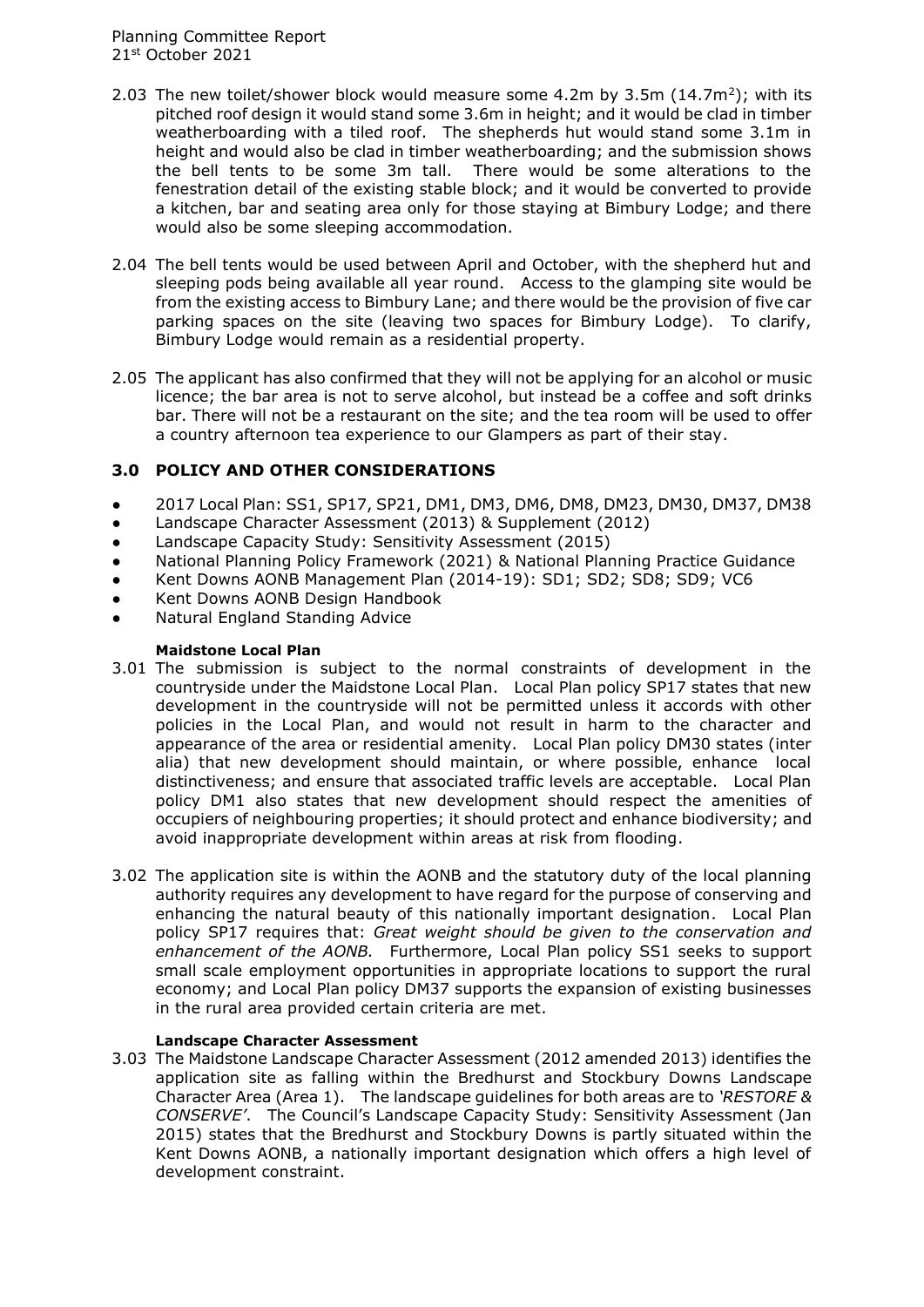## **NPPF (July 2021)**

3.04 The revised NPPF is clear that good design is a key aspect of sustainable development and that permission should be refused for development that is not well designed, with section 12 of the NPPF referring to *'achieving well-designed places'*; and paragraph 176 of the NPPF states that great weight should be given to conserving and enhancing landscape and scenic beauty in AONB's. Paragraph 84 of the NPPF also seeks to support a prosperous rural economy, including enabling sustainable rural tourism/leisure developments which respect character of countryside; and the NPPF acknowledges that such development may have to be found adjacent to or beyond existing settlements, and in locations that are not well served by public transport (paragraph 85).

#### **Other relevant matters**

- 3.05 Section 85 of the Countryside and Rights of Way Act 2000 places an explicit duty on relevant authorities to have regard to the purpose of conserving and enhancing the natural beauty of an AONB when exercising or performing any functions in relation to or so as to affect land in an AONB.
- 3.06 The Kent Downs AONB Management Plan does not form part of the statutory Development Plan, but the Council has adopted it and so it is a material consideration when assessing any planning application. The Kent Downs AONB Unit confirms that the site lies within the Mid Kent Downs Local Character Area, as identified in the Landscape Character Assessment of the Kent Downs AONB. Key characteristics identified for this Character Area include a series of wide ridges and steep sided dry valleys, extensive coppice woodlands and some large expanses of conifer woodland, large arable fields on the plateaux and tiny scattered villages linked by narrow lanes. Design guidelines identified for the Mid Kent Downs LCA include managing and restoring hedgerows, trees and woodland, conserving the small scale of the roads and villages and remote quality of the countryside and to control urban fringe pressures.

## **4.0 LOCAL REPRESENTATIONS**

4.01 2 representations received (from Windy Croft & Nimbus) raising concerns over: unacceptable harm caused to character and appearance of countryside that falls within Kent Downs AONB; and impact upon residential amenity (including loss of privacy and general noise and disturbance).

## **5.0 CONSULTATIONS**

(Please note that summaries of consultation responses are set out below with the response discussed in more detail in the main report where considered necessary)

- 5.01 **Stockbury Parish Council:** Wish to see application refused and reported to Planning Committee if officers are minded to recommend approval. Their comments are summarised below:
	- *Proposal is intrusive in AONB.*
	- *Proposal would result in overdevelopment of site and set a precedent in parish*
	- *Proposal would commercialise a residential property.*
	- *Parish Council agrees with officer's refusal of similar proposal for development in parish, which was refused for following reason:*

*Development, due to size and siting of building and associated residential paraphernalia would have detrimental impact on character and appearance of surrounding countryside,*  with development introducing new built development into this open paddock in prominent *location, and as such development fails to preserve character and appearance of countryside and is harmful to nationally significant AONB. Development is contrary to policies DM1, DM3, DM30, DM38 & SP17 of Local Plan; Section 12 & 15 of NPPF & Kent Downs AONB Plan.*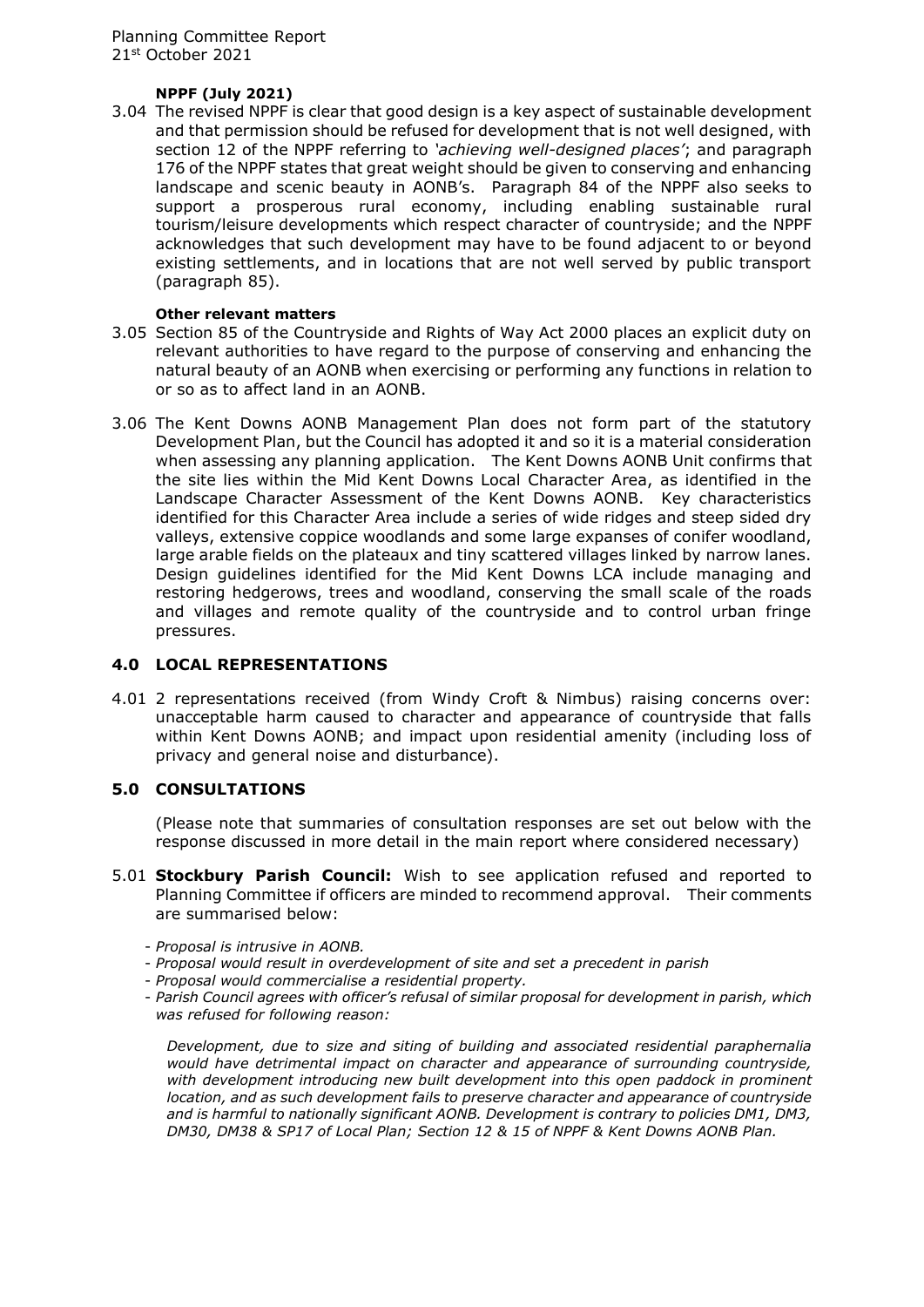- 5.02 **Councillor Garten:** In summary, the Councillor commented that the proposal needs to be tested against the purpose of the AONB designation to conserve and enhance the natural beauty of the AONB; and that the proposal has the potential to impact upon the experience of dark skies at night (in accordance with policy SD7 of the AONB Management Plan). A request was made to call the application to Planning Committee on this basis, but after Councillor Garten was advised that external lighting can be dealt with by way of condition, this request was withdrawn. Notwithstanding this, Councillor Garten also wanted his concerns noted about possible noise impacts affecting neighbours which may be coming from the site.
- 5.03 **Kent Downs AONB Unit:** Raise no objection to the proposal (see main report).
- 5.04 **Environmental Protection Team:** Raise no objection (see main report).
- 5.05 **Kent Police:** Raise no objection to application.
- 5.06 **MBC Culture & Tourism:** No representations received.
- 5.07 **Kent Wildlife Trust:** No representations received.
- 5.08 **Health & Housing Team:** Confirms Housing Act does not apply to this application.

## **6.0 APPRAISAL**

## *Main issues*

6.01 The key issues for consideration relate to:

- **Location**
- Visual impact
- Residential amenity
- Highway safety
- Other planning considerations

6.02 The details of the submission will now be considered.

## *Location*

6.03 The application site has easy access to the A249 that is only some 880m from the site; the site will not be open to caravans or motor homes and so the vehicles travelling to and from the application site are expected to be regular motor vehicles; the proposal is for a relatively small amount of tourist accommodation; and there is general policy support for tourism uses in the countryside (as set out above), subject to certain criteria. Furthermore, the level of accommodation can also be restricted by way of a suitable condition to control the future number of comings and goings from the site. On this basis, it is considered that the application site, for its intended use and level of use, is not considered to be so unsustainable in terms of its location.

## *Visual impact*

6.04 The Kent Downs AONB Unit's comments on the application are summarised as follows:

*Site appears to be located in land that currently comprises residential curtilage and is relatively well contained within landscape due to presence of substantial vegetative enclosure around site, with limited opportunities for visibility from outside of site. Opportunities for enhancing AONB should be incorporated, as required in para 176 of NPPF, and for achieving biodiversity net gain. We would recommend any permission is conditional on a full landscaping plan incorporating native species tree/hedgerow planting and species diversity in grassland on site should also be encouraged through good meadow management practices.*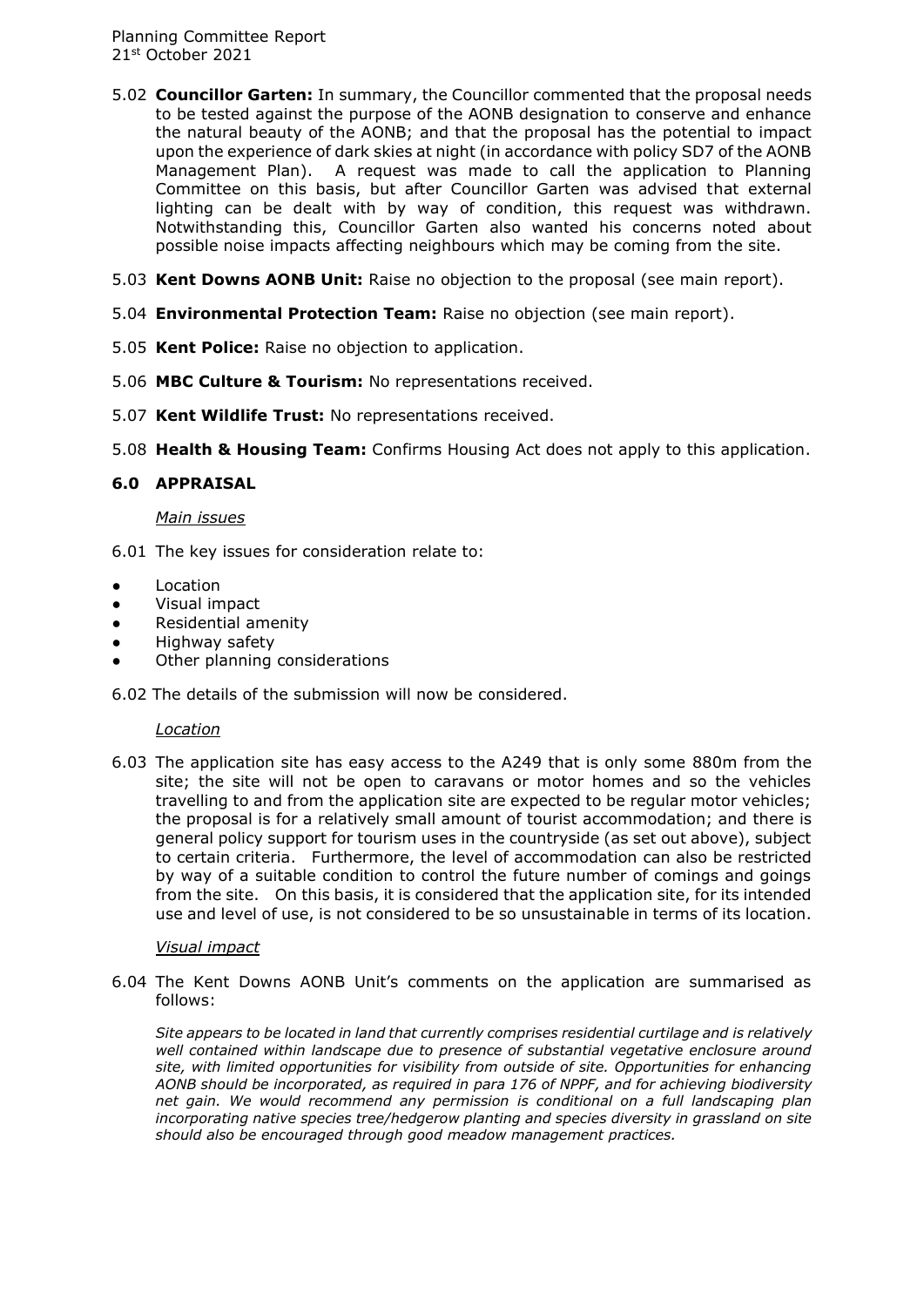*In order to protect dark night skies of Kent Downs, external lighting requirements will need to be carefully managed. We would suggest this is limited to low level bollards operated by motion detectors; we would be opposed to lighting being left on throughout night.* 

*Shepherds hut and toilet block are of rather generic design and opportunities for seeking a higher quality design would be preferable and incorporating timber joinery rather than proposed uPVC. We would recommend standard cream/off white colours on bell tents are avoided. Pale colours such as this tend to contrast strongly with rural surroundings and make structures more obtrusive; a more natural colour of tent would help reduce visual impacts of tented structures in landscape.* 

#### *Conclusion*

*The principle of whether proposal complies with Local Plan policies is for the judgement of case officer. In the event the principle is considered acceptable then the Kent Downs AONB Unit recommends the following conditions be imposed:* 

- *Landscaping condition to require above landscape and biodiversity mitigation and enhancements to meet requirements of Management Plan policies SD1 & BD5;*
- *Condition to control lighting on site to protect dark skies of area to meet policy SD7;*
- *Condition requiring details of materials for buildings and hard surfaces and colour of bell tents should be submitted and these are complementary to local character as required by policy SD9. Use of Kent Downs AONB Guidance on Selection and Use of colour in development is recommended to ensure buildings, tents and surfaces are not obtrusive in landscape; and* - *Removal of tents when not in use during Autumn/Winter season.*
- 6.05 The proposed development would not alter the existing site access and its main elements would be located behind the main house, set back more than 50m from Bimbury Lane; the nearest public footpath to the rear of the site is some 200m away; the addition of the modestly sized shower block, shepherds hut, and four bell tents is not considered to harmfully erode the openness and rural character of the site; the conversion of the existing stable building would not result in any further landscape harm; and as agreed with by the Kent Downs AONB Unit, the proposal site is currently well contained garden land with the existing boundary planting helping to screen the site from public view. It is considered that any public views of the proposal would be at short range and most likely from Bimbury Lane, through the existing access.
- 6.06 Furthermore, there is scope within the site for additional native planting and a condition is recommended to secure this; external lighting can be controlled by way of an appropriate condition; a suitable condition will be imposed requesting details of external materials for the new shower/toilet building, shepherds hut and bell tents; and the bell tents will be removed over autumn/winter when not in use.
- 6.07 On this basis, the proposal would not appear harmfully dominant or incongruous from any public vantage point; and notwithstanding this, given the modest scale and nature of the submission (within the curtilage of a residential property), it is accepted that it would not adversely harm the intrinsic character of the countryside hereabouts. The matter of biodiversity enhancement will be discussed further on the report.
- 6.08 With everything considered, including the Kent Downs AONB Unit not directly objecting to the development the proposal would conserve and enhance the distinctive landscape and scenic beauty of the Kent Downs AONB; and it would positively recognise the intrinsic character and beauty of the countryside hereabouts, subject to certain conditions. As such, in this instance the submission of a Landscape Visual Impact Assessment is not necessary and the proposal (subject to certain conditions) is considered to be acceptable, in accordance with the relevant policies of the Local Plan; the Council's Landscape Character Assessment; the NPPF; and the Kent Downs AONB Management Plan.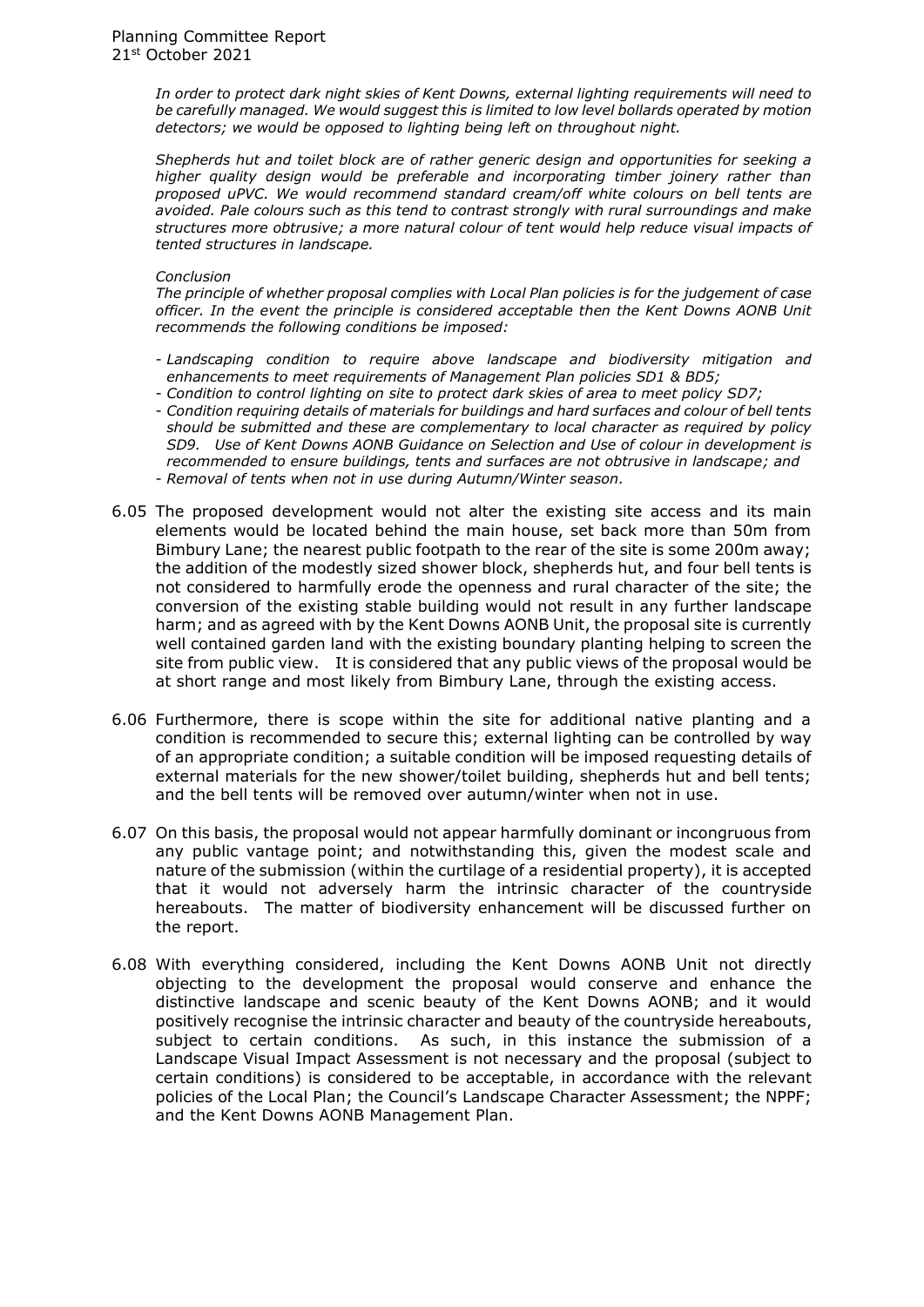## *Residential amenity*

- 6.09 There are other residential properties within the vicinity of the site, with Chestnut Cottage adjoining the southern boundary and then Windy Croft beyond with the actual property more than 70m from the application site. To the north is a property known as Nimbus, again more than 70m from Bimbury Lodge (separated by paddocks).
- 6.10 Given the scale, nature and separation distances of the proposal from any neighbouring property, it is considered that the development would not have an adverse impact upon the amenity of any local resident, in terms of privacy, light, and outlook. For a proposal like this, the main concerns centre around its potential impact in terms of general noise and disturbance on local residents.
- 6.11 The Environmental Protection Team have not raised an objection in this respect but have commented that there may be the possibility of neighbours experiencing some noise disturbance in this relatively quiet location. As such, a condition has been recommended for the submission of a noise management plan, to provide details of the operations taking place on site, the hours of operation, and the measures that will be put in place to prevent noise disturbance to neighbouring properties.
- 6.12 In terms of associated vehicles coming and going from site, it is considered that Windy Croft and Nimbus are sufficiently far enough away to not be adversely impacted upon. With regards to Chestnut Cottage, it is noted that the proposal's vehicle access is existing and that there is already a certain level of vehicle movements to and from the site; and the parking area is next to what seems to be Chestnut Cottage's own parking area, with the actual property some 10m away from the shared boundary. With this considered, the impact of associated vehicles coming and going from the site is not considered to be objectionable.
- 6.13 The existing stable building would only provide indoor facilities for guests staying on the site. Given the relatively low number of people likely to use the building at one time and given its separation distances from any neighbouring property, this element of the proposal is unlikely to result in adverse residential amenity harm. Furthermore, the shepherds hut and shower block will be sited away from the shared boundary with Chestnut Cottage; and the modest number of bell tents would be sited to the rear of the site, away from Chestnut Cottage and its immediate garden area, and largely screened by existing well-established boundary planting. Given the location and the modest level of accommodation proposed, it is considered that general visitor activity/movements on the site would not cause unacceptable harm to the living conditions of neighbouring properties when trying to enjoy their own properties.
- 6.14 With everything taken into account, it is considered that the proposal would not be unacceptable from a residential amenity perspective, and the submission of a noise management plan would further safeguard the amenity of neighbouring properties.

#### *Highway safety*

- 6.15 Paragraph 111 of the revised NPPF states: *Development should only be prevented or refused on highways grounds if there would be an unacceptable impact on highway safety, or the residual cumulative impacts on the road network would be severe.*
- 6.16 The submission shows the proposed tourist use would benefit from five parking spaces (with two spaces left for Bimbury Lodge); and if necessary, there is additional space on the site to provide further parking. The vehicles visiting the site are not expected to be larger vehicles such as motor homes or touring caravans and there is adequate turning space within the site for vehicles to leave in a forward gear. Vehicle access to and from the site would be by way of the existing access (which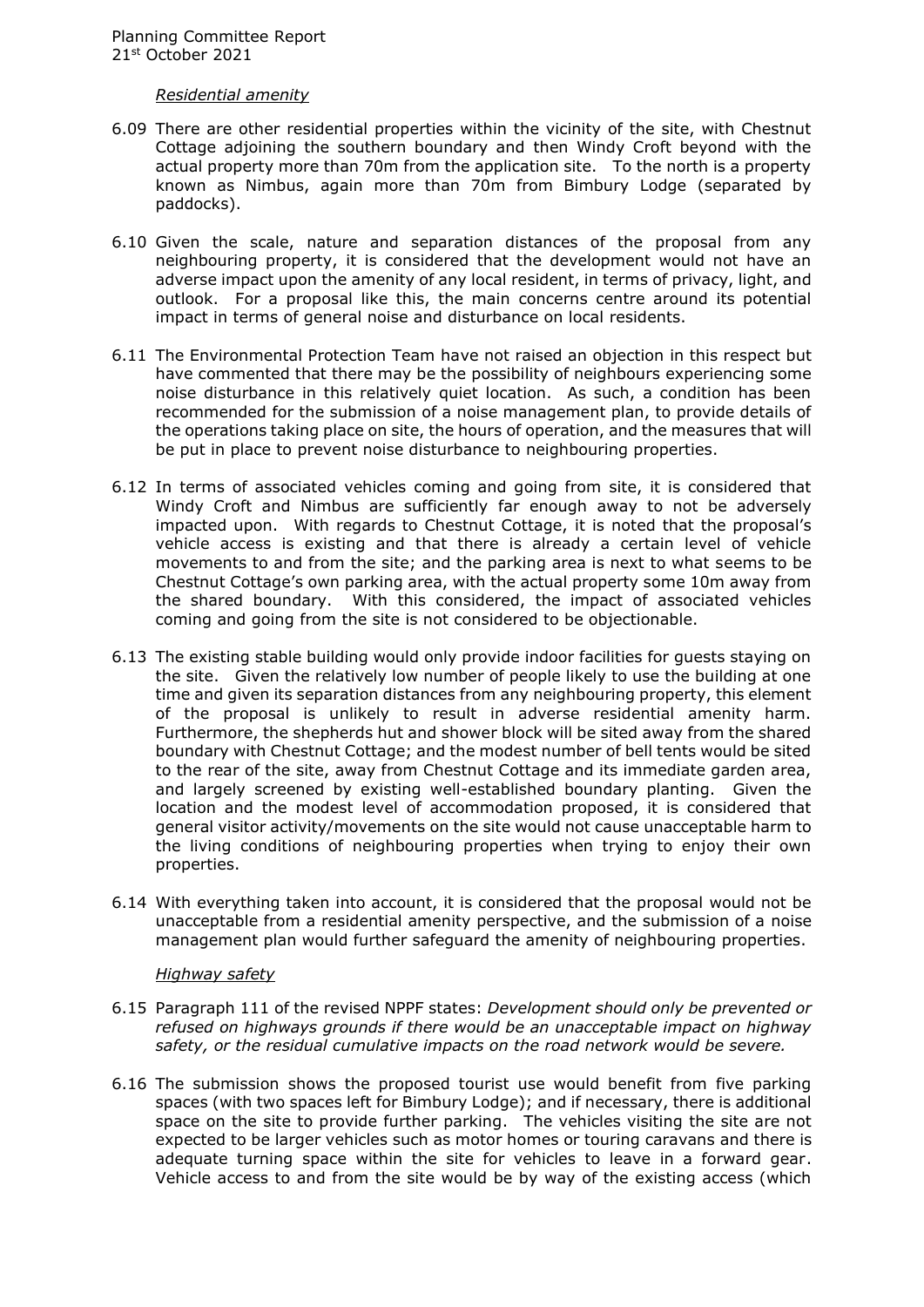does not have any recorded traffic incidents on [www.crashmap.co.uk\)](http://www.crashmap.co.uk/) and this is not objectionable; and there is no objection raised in terms of associated vehicles using the local road network to access the site. The level of vehicle movements to and from the site would not be significant, and it is also worth noting that at times it could be only one family occupying more than one of the accommodation options available (for example the shepherds hut and the sleeping pods), further reducing the number of car movements. On this basis, it is considered that the proposal would not result in a *'severe'* impact and with everything considered no objection is raised to the application on highway safety grounds.

## *Other considerations*

- 6.17 In order to ensure proper control of the use of the holiday let and to prevent the establishment of permanent residency, a holiday occupancy condition would be imposed to prevent the use of the building as a sole or main residence (in accordance with Local Plan policy DM38). Furthermore, suitable conditions will be imposed to: prevent the storage of any caravans, touring caravans, motor homes, camping equipment, or the open storage of any other goods, plant, equipment or materials; and to prevent other tents and caravans etc. occupying the site. This would ensure the site is not used as a permanent encampment; and it would also be in the interests of the visual amenity and highway safety.
- 6.18 Given the relatively modest scale and nature of the proposal, it is considered that the proposal is unlikely to cause harm to any protected species. As such no further ecological information is required at this stage. Notwithstanding this, paragraph 180 of the NPPF states:

*When determining applications, LPA's should apply the following principles (inter alia): d) development whose primary objective is to conserve or enhance biodiversity should be supported; while opportunities to improve biodiversity in and around developments should be integrated as part of their design, especially where this can secure measurable net gains for biodiversity or enhance public access to nature where this is appropriate.* 

- 6.19 With this considered, a suitable condition will be imposed to request details of biodiversity enhancements on the site (to also demonstrate a net biodiversity gain); and this shall include details of enhancements through integrated methods into the fabric and appearance of the shower block. No further details are required from an arboricultural perspective.
- 6.20 The Environmental Protection Team have reviewed the application and have raised no objection in terms of air quality; contamination; and lighting; and in the interests of both landscape and residential amenity, an appropriate condition relating to external lighting will be imposed.
- 6.21 The site is within Flood Zone 1 and no objection is raised in terms of flood risk; and surface water disposal will be via soakaway and foul waste via a septic tank. The Environmental Protection Team has made no issue of this and so no objection is raised in this respect; and no further details are considered necessary. There is sufficient room within the site for associated refuse storage.
- 6.22 In accordance with Local Plan policy and in the interests of sustainability and air quality, a suitable condition will be imposed for the provision of an operational electric vehicle charging points for low-emission plug-in vehicles A suitable condition will also be imposed requesting details of renewable energies to be incorporated into the development, to ensure an energy efficient form of development.
- 6.23 The site falls within an area of archaeological potential, but given the nature and level of the proposed works, it is not considered necessary to request any further information in this respect.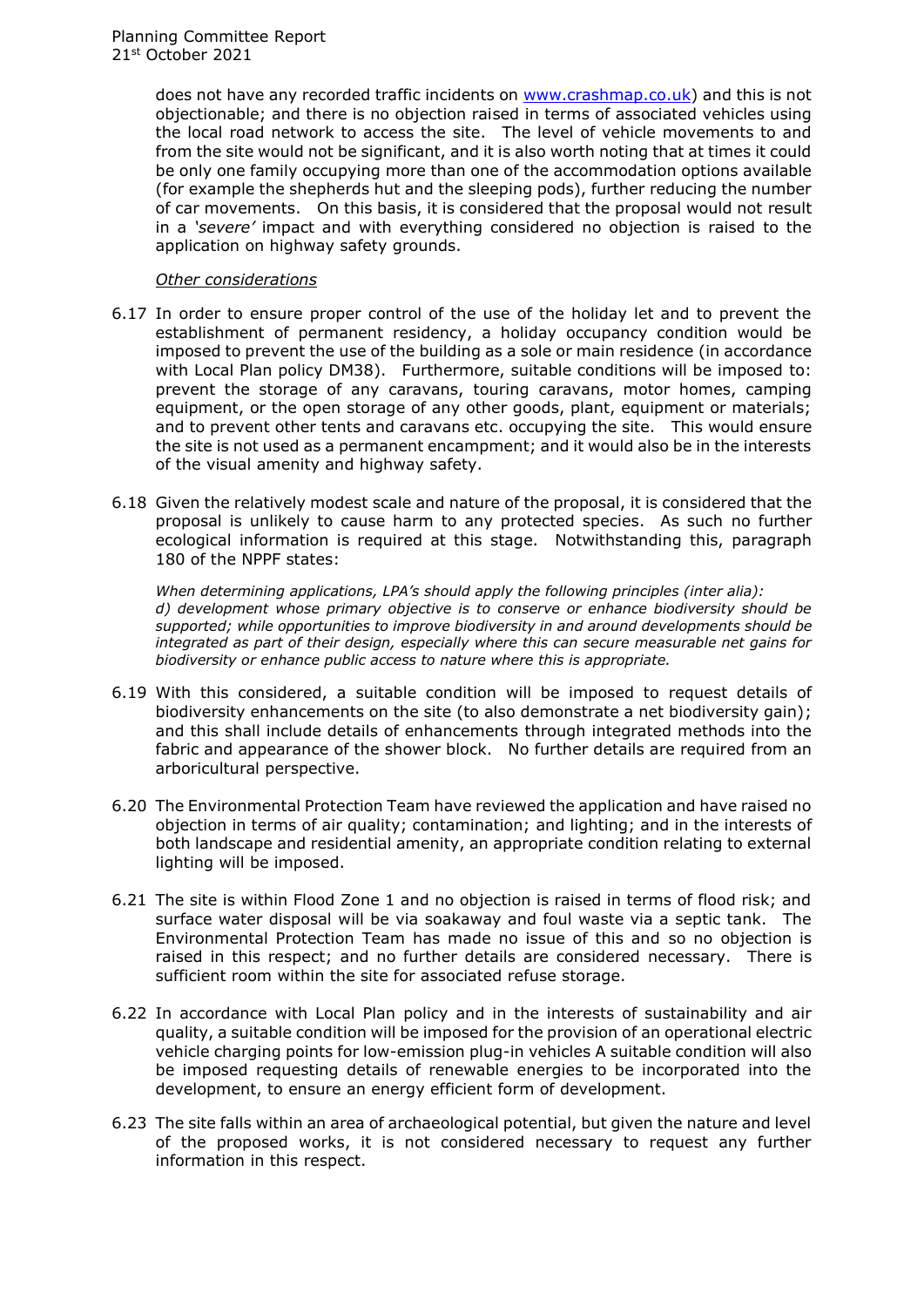- 6.24 Kent Police has raised no objection to the application. Notwithstanding this, they have recommended that current security measures for the site are reviewed and comment that if the applicant wishes to discuss site specific security with them, they can contact the police directly.
- 6.25 The representations received by Stockbury Parish Council and residents have been considered in the assessment of this application. The Parish Council refer to a separate planning application for tourism use that was refused (21/501808/FULL: Yelsted Court Barn, Yelsted). It should be noted that each application needs to be considered on its own merits and context at the time, against current policy and guidance.
- 6.26 Due regard has been had to the Public Sector Equality Duty, as set out in Section 149 of the Equality Act 2010, and it is considered that the application would not undermine the objectives of the Duty. The application is not EIA development.

## **7.0 CONCLUSION**

7.01 For the reasons set out above, the submission is considered to be acceptable with regard to the relevant policies of the Development Plan, the revised NPPF and all other material considerations such as are relevant. A recommendation of approval of this application is therefore made on this basis.

## **8.0 RECOMMENDATION**

GRANT planning permission subject to the following conditions:

1. The development hereby permitted shall be begun before the expiration of three years from the date of this permission.

Reason: In accordance with the provisions of Section 91 of the Town and Country Planning Act 1990 as amended by Section 51 of the Planning and Compulsory Purchase Act 2004.

2. Notwithstanding the permitted four bell tents, 1 shepherds hut and 3 sleeping pods in the stable building, the application site shall not provide any other tourist sleeping accommodation, and no other tents, shepherds huts, sleeping pods, caravans and touring caravans shall be on the site at any time.

Reason: To safeguard the character and appearance of the countryside that falls within the Kent Downs Area of Outstanding Natural Beauty; and in the interests of highway safety.

3. No part of the application site shall be used for the storage of caravans (as defined in the Caravan Sites and Control of Development Act 1960 and the Caravan Sites Act 1968), touring caravans, motor homes, camping equipment, or the open storage of any other goods, plant, equipment or materials.

Reason: To safeguard the character and appearance of the countryside that falls within the Kent Downs Area of Outstanding Natural Beauty; and in the interests of highway safety.

4. The application site shall be occupied for bona fide holiday purposes only and no accommodation shall be occupied as a person's sole or main place of residence. The operators of the application site shall maintain an up-to-date register of the names, main home addresses and the duration of stay of all those staying on the site, and this information shall be made available at all reasonable times upon request to the local planning authority. Relevant contact details (name, position, telephone number, email address and postal address) of the operators of the application site, who will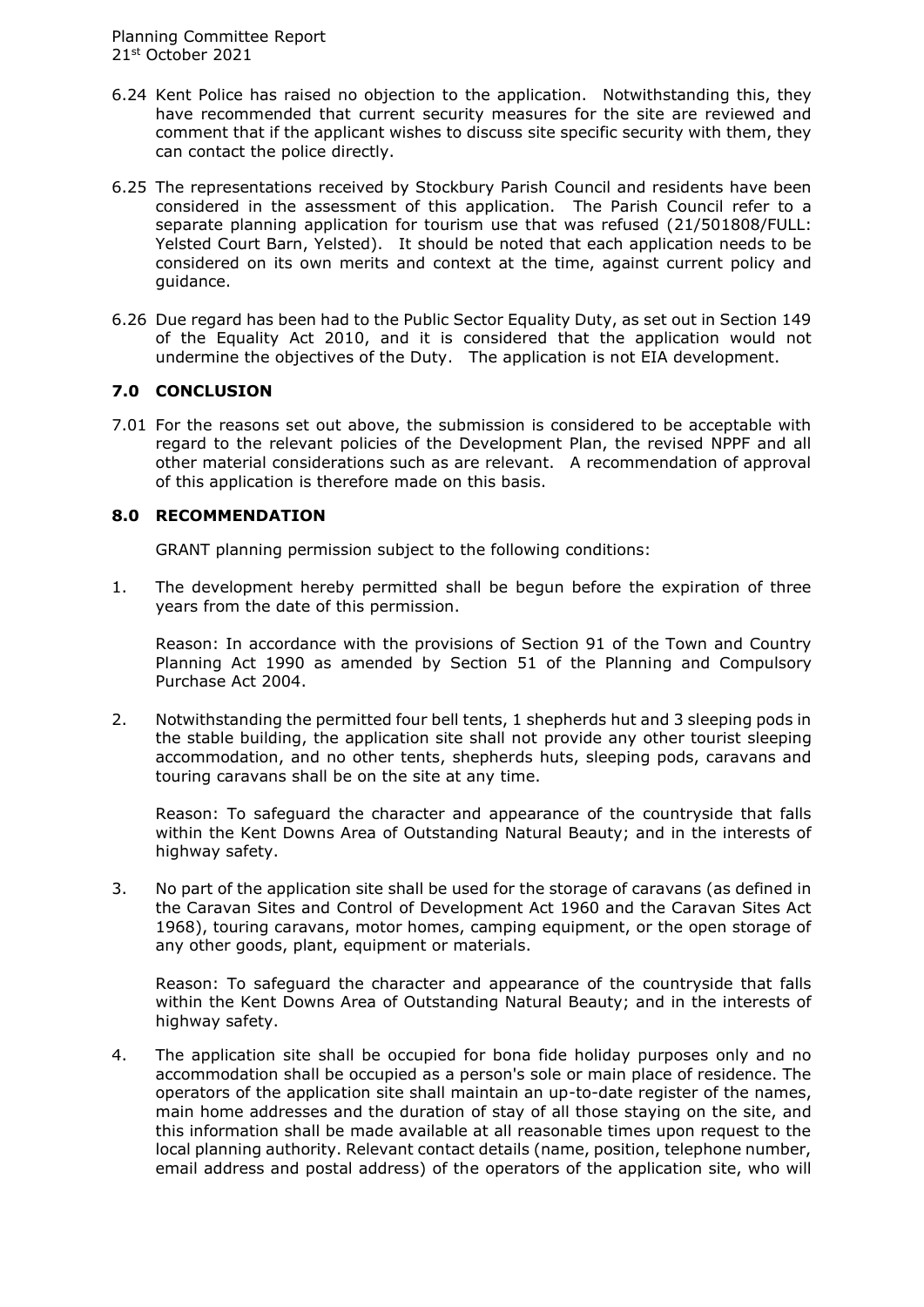keep the register and make it available for inspection, shall also be submitted to the local planning authority (planningenforcement@maidstone.gov.uk) within one month from the date of this decision with the relevant contact details subsequently kept up to date at all times.

Reason: In order to ensure proper control of the use of the holiday units and to prevent the establishment of permanent residency.

5. The facilities within the existing stable building, as shown on the submitted plans, shall only be used by those persons who are staying on the application site at that time and shall not be used for any other commercial purpose.

Reason: In order to ensure proper control of the use of the site and in the interests of residential amenity and highway safety.

6. The vehicle parking spaces, as shown on the submitted plans, shall be provided prior to occupation of the development hereby approved and shall be permanently retained for parking thereafter and not used for any other purpose.

Reason: In the interest of highway safety and parking provision.

7. Prior to the first occupation of the development hereby approved, written details of the external facing materials to be used for the new toilet/shower block and shepherd's hut; and details of a natural colour finish to the bell tents (not cream or white), shall be submitted to and approved in writing by the local planning authority. The development shall be constructed using the approved materials and maintained as such thereafter with all tents provided and retained in the approved colour finish.

Reason: To safeguard the character and appearance of the countryside that falls within the Kent Downs Area of Outstanding Natural Beauty.

- 8. Prior to the first occupation of the development hereby approved, a Noise Management Plan (NMP) shall be submitted to and approved in writing by the local planning authority. The NMP shall set out measures that will be put in place to prevent noise disturbance to neighbouring properties and it shall include details of:
	- (i) check-in and check-out times for guests;
	- (ii) How/when the facilities in the existing stable building will be used;
	- (iii) How amplified music on the site will be dealt with;
	- (iv) When there will be 'quiet times' on the site;

The approved NMP shall be complied with at all times.

Reason: In the interests of residential amenity.

9. Prior to the first occupation of the development hereby approved, details of a scheme of landscaping, using indigenous species which shall include indications of all existing trees and hedgerows on the land, and details of any to be retained, together with a programme for the approved scheme's implementation and long-term management, shall be submitted to and approved in writing by the Local Planning Authority. The site falls within Landscape Area Bredhurst and Stockbury Downs (Area 1) and the landscaping scheme shall be designed using the principle's established in the Council's adopted Landscape Character Assessment (2012) and shall include:

a) Location, species and size of all new native trees and shrubs to be planted within the 15m buffer zone to the Ancient Woodland (to not use plastic tree guards and to not include Sycamore); and

b) Details of a mixed native hedgerow planting.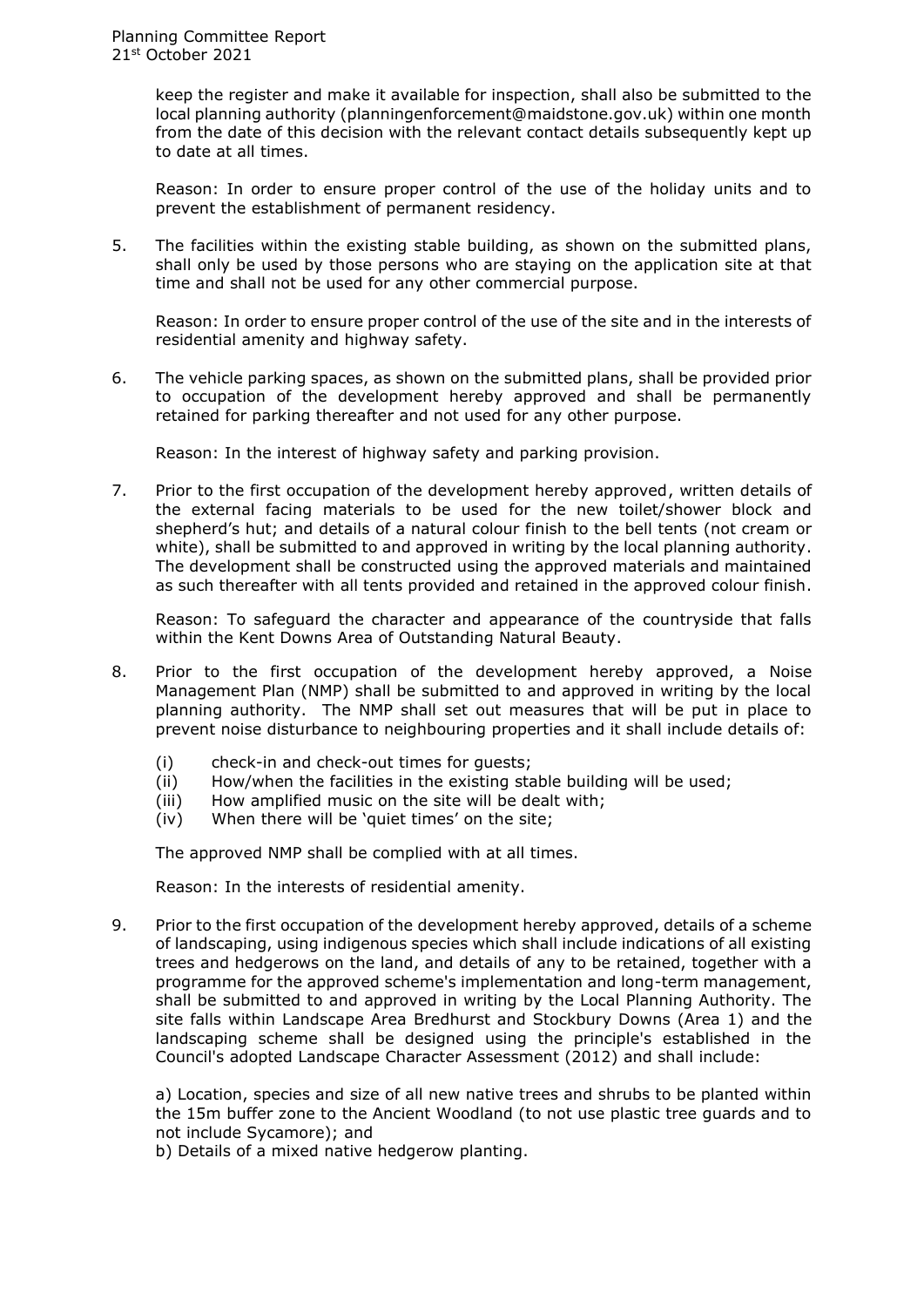The landscaping of the site and its management thereafter shall be carried out in accordance with the approved details.

Reason: To safeguard the character and appearance of the countryside that falls within the Kent Downs Area of Outstanding Natural Beauty; and in the interests of biodiversity net gain.

10. All planting, seeding, turfing and surfacing comprised in the approved landscaping details shall be carried out in the first planting and seeding season following the date of the approval of details in condition 9. Any planting, seeding or turfing which fails to establish within five years from the date of this decision shall be replaced in the next planting season with plants of the same species and size (and not Sycamore) as detailed in the approved landscape scheme.

Reason: To safeguard the character and appearance of the countryside that falls within the Kent Downs Area of Outstanding Natural Beauty; and in the interests of biodiversity net gain.

11. Prior to the first occupation of the development hereby approved, details of ecological enhancements (to include integrated features into the design and fabric of the toilet/shower block, such as swift bricks, bat tiles/tubes and bee bricks), shall be submitted to and approved in writing by the local planning authority. The development hereby approved shall be implemented in accordance with the approved details prior to the first occupation of the development and all features shall be maintained as such thereafter.

Reason: To enhance ecology and biodiversity on the site in line with the requirement to achieve a net biodiversity gain.

12. Prior to the first occupation of the development hereby approved, there shall be a minimum of one operational electric vehicle charging point for low-emission plug-in vehicles and this shall be maintained as such thereafter.

Reason: To promote reduction of  $CO<sub>2</sub>$  emissions through use of low emissions vehicles.

13. Prior to the first occupation of the development hereby approved, details of how decentralised and renewable or low-carbon sources of energy will be incorporated into the development shall be submitted to and approved in writing by the local planning authority. The approved details shall be installed prior to first occupation of the development and maintained as such thereafter.

Reason: To ensure an energy efficient form of development.

14. No external lighting, whether temporary or permanent, shall be placed or erected within the site unless details are submitted to and approved in writing by the local planning authority. Any details to be submitted shall be in accordance with the Institute of Lighting Engineers Guidance Notes for the Reduction of Obtrusive Lighting, GN01, dated 2011 (and any subsequent revisions), and shall include a layout plan with beam orientation and a schedule of light equipment proposed (luminaire type; mounting height; aiming angles and luminaire profiles) and an ISO lux plan showing light spill. The development shall thereafter be carried out in accordance with the subsequently approved details and maintained as such thereafter.

Reason: In the interest of amenity.